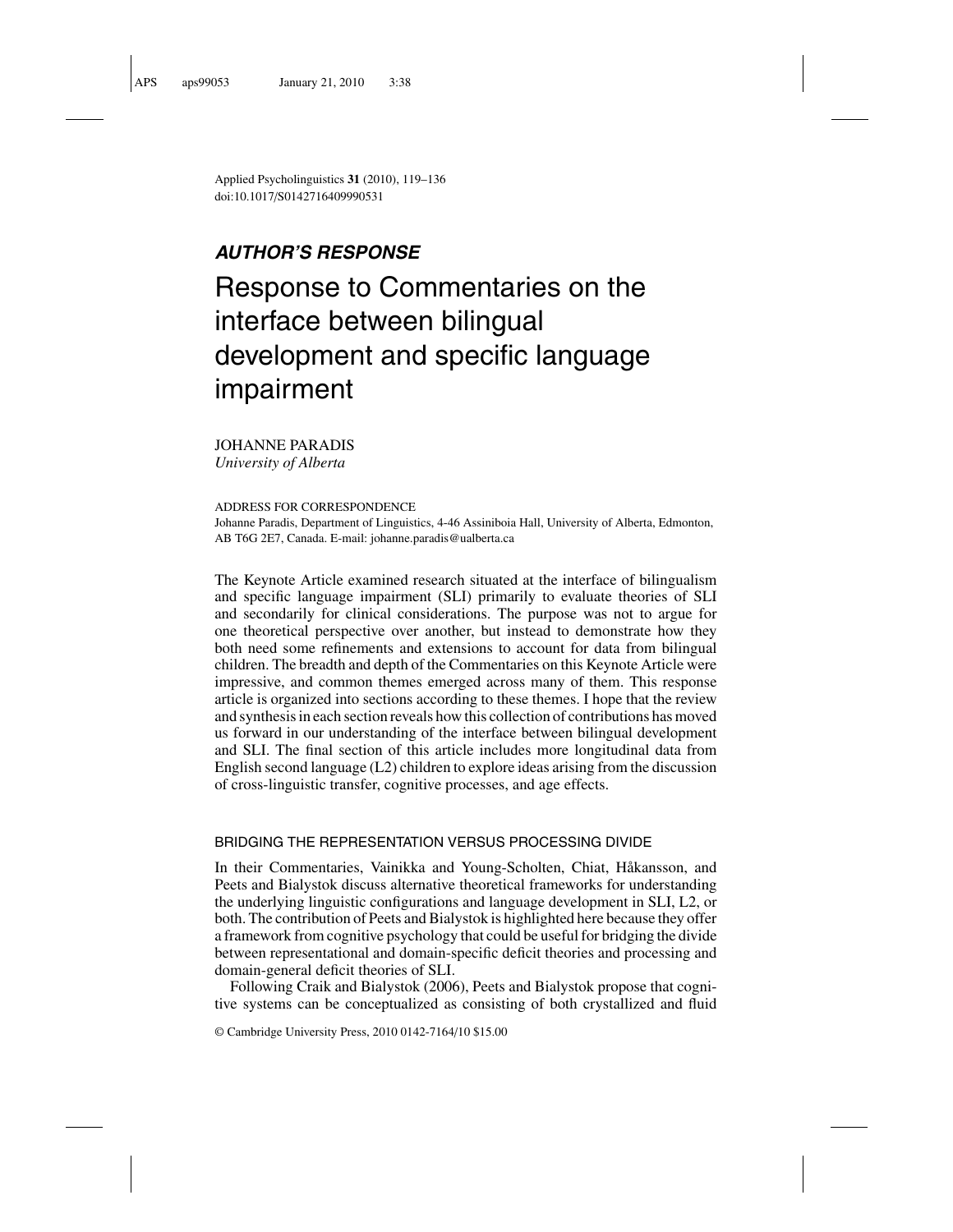Applied Psycholinguistics 31:2 120 Paradis: Response to Commentaries

intelligence. In the case of language, an example of crystallized intelligence would be linguistic representation: phonological, lexical, and morpohsyntactic knowledge that is mainly domain specific. Examples of fluid intelligence would be domain-general control processes that "coordinate, plan, monitor, and execute all complex cognitive activities" (Peets and Bialystok Commentary), of which language activities are a part. Working memory, both verbal and nonverbal, would be additional fluid cognitive mechanisms relevant to building and using linguistic representation. Both representation and processing systems can be shaped through maturation and environmental experiences, and shaped separately, as fluid mechanisms are more likely to decline with age. But crucially, representations and control processes interact to codetermine development. For example, "working memory selects aspects of existing representations to act as a kind of internal context to support relevant processing operations" (Craik & Bialystok, 2006, p. 132).

This framework is especially relevant to explanatory theories of SLI in the separate but intertwined nature of representation and processing. If my interpretation is correct, according to this framework, deficits arising from disruptions in neurological development could be present in representational systems or in fluid mechanisms, but are unlikely to remain isolated to the domain of origin in their impact on the development and use of language. Much of the theoretical debate on the nature of the deficits underlying the condition of SLI has focused on whether these deficits are located either in domain-general processing mechanisms or domain-specific representations. Peets and Bialystok's comments raise the issue of whether this polarized approach is sensible. Deficits in control and working memory processes could be a source of deficits in representations, and in turn, representational deficits could impact how control and working memory processes function, reducing the ability to completely disassociate their impact as development progresses. Therefore, a comprehensive understanding of the nature of SLI requires research focusing on linguistic representations and cognitive processing mechanisms, and the maturational and environmental factors that influence both.

#### EXTENDED OPTIONAL INFINITIVES (EOIs) AND CROSS-LINGUISTIC RESEARCH

Many commentators focused on the EOI profile and, in so doing, collectively raised concerns about the "universality" of finite grammatical morphology as a clinical marker of SLI, and whether maturational models are valid if the EOI profile is not universal (see Commentaries by Chiat, de Jong, Ellis Weismer & Kaushanskaya, Kohnert & Ebert, Leonard, and Rothweiler). In response to these concerns, I review and comment on the information brought forward by my colleagues about the extent to which the (E)OI profile is present in some other languages and discuss how consideration of maturational components to growth is not tied directly to the presence or absence of the EOI profile in a given language.

In the Keynote Article, I wrote "Some version of an (E)OI profile extends to numerous other languages, including French . . ." This statement was based largely on Paradis and Crago (2001), who reviewed cross-linguistic research on the acquisition of finite verb morphology using a liberal definition of "nonfinite"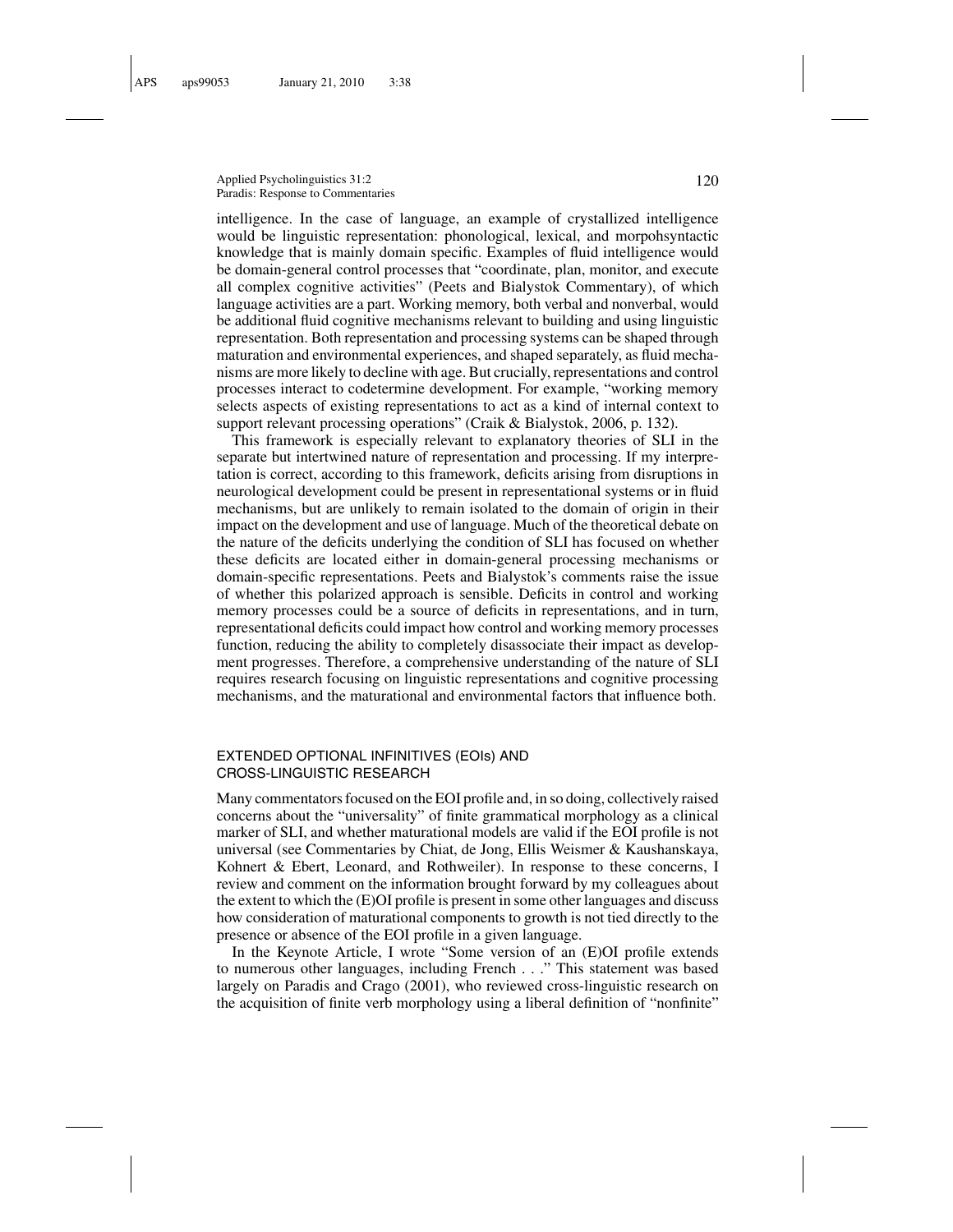Applied Psycholinguistics 31:2 121 Paradis: Response to Commentaries

and found that optional infinitives emerged as an error form in the typical and impaired acquisition of many languages surveyed, in particular, in English and other Germanic languages. Rothweiler discusses how subject–verb agreement appears to be a main source of errors in German SLI, both in monolinguals and bilinguals, but she notes that because finiteness refers to the combination of tense and agreement, German could be described as displaying some version of the EOI profile. De Jong comments on how the EOI stage in Dutch SLI is not as prominent as it is in English; however, the basic insight of certain parallels between typically developing (TD) children and children with SLI is apparent in the acquisition of finiteness in Dutch. Leonard also raises the issue of how prominent an EOI profile might be across Germanic languages in comparing the use of finite verb morphology in English, Swedish, and German. Chiat points out that even in English, not all nonfinite morphemes are equally easy to acquire; for example, possessive [-s] is in between plural [-s] and third singular [-s] in difficulty for children with SLI, and thus, the finite–nonfinite dichotomy might not be as clear cut as is assumed in the EOI profile. Taken together, these comments reveal that the acquisition of finite verb morphology tends to be affected by SLI in Germanic languages, but exact parallels across these languages is not in evidence.

Paradis and colleagues' research on French SLI shows that direct object clitics are possibly more affected than finite verb morphology, although both can be considered potential clinical markers in this language (Paradis, 2004; Paradis, 2007a; Paradis & Crago, 2001; Paradis, Crago, & Genesee, 2005/2006; Paradis, Crago, Genesee, & Rice, 2003). A comparison across data from two Paradis et al. studies (2003, 2005/2006) reveals a lower percentage of correct scores for direct object clitics than finite verb morphology in French for both bilinguals and monolinguals with SLI. These findings are in line with other research on both European and Canadian French, which are cited in Paradis and colleagues' articles. Therefore, although a version of the EOI profile might be present in French, this does not mean that finite verb morphology is an exclusive, or even the most prominent, source of errors in French SLI. However, Ellis Weismer and Kaushanskaya cite Thordardottir and Namazi (2007) as counterevidence to the claim that errors with grammatical morphology can be considered characteristic of French SLI. Thordardottir and Namazi (2007) examined 45-month-old preschool children with a mean length of utterance (MLU) in words of 2.02 (p. 702). Paradis and Crago (2001), Paradis (2004), and Paradis et al. (2003, 2005/2006) examined 7-year-old monolingual and bilingual children with MLUs of utterance in words of 3.98 and 3.56, respectively (Paradis et al., 2005/2006, p. 45). Because omissions of auxiliary verbs in the periphrastic *passe compos ´ e´* and *futur proche* constructions are the main source of finite morpheme omission, and because French is not a null subject language, children must produce utterances of three to four words regularly to even be expected to have some productive command of these morphemes, and in turn, to have sufficient contexts within utterances for omitting these morphemes. The same argument can be made for direct object clitic pronouns, which appear in utterances consisting minimally of subject, verb, and object constituents. For example, utterances like *il a mang-e´* (he ate), *il a mang-e une pomme ´* (he ate an apple), and *il l'a mang-é* (he ate it) all consist of three to five words of four to six morphemes. Therefore, Thordardottir and Namazi's (2007) study is not directly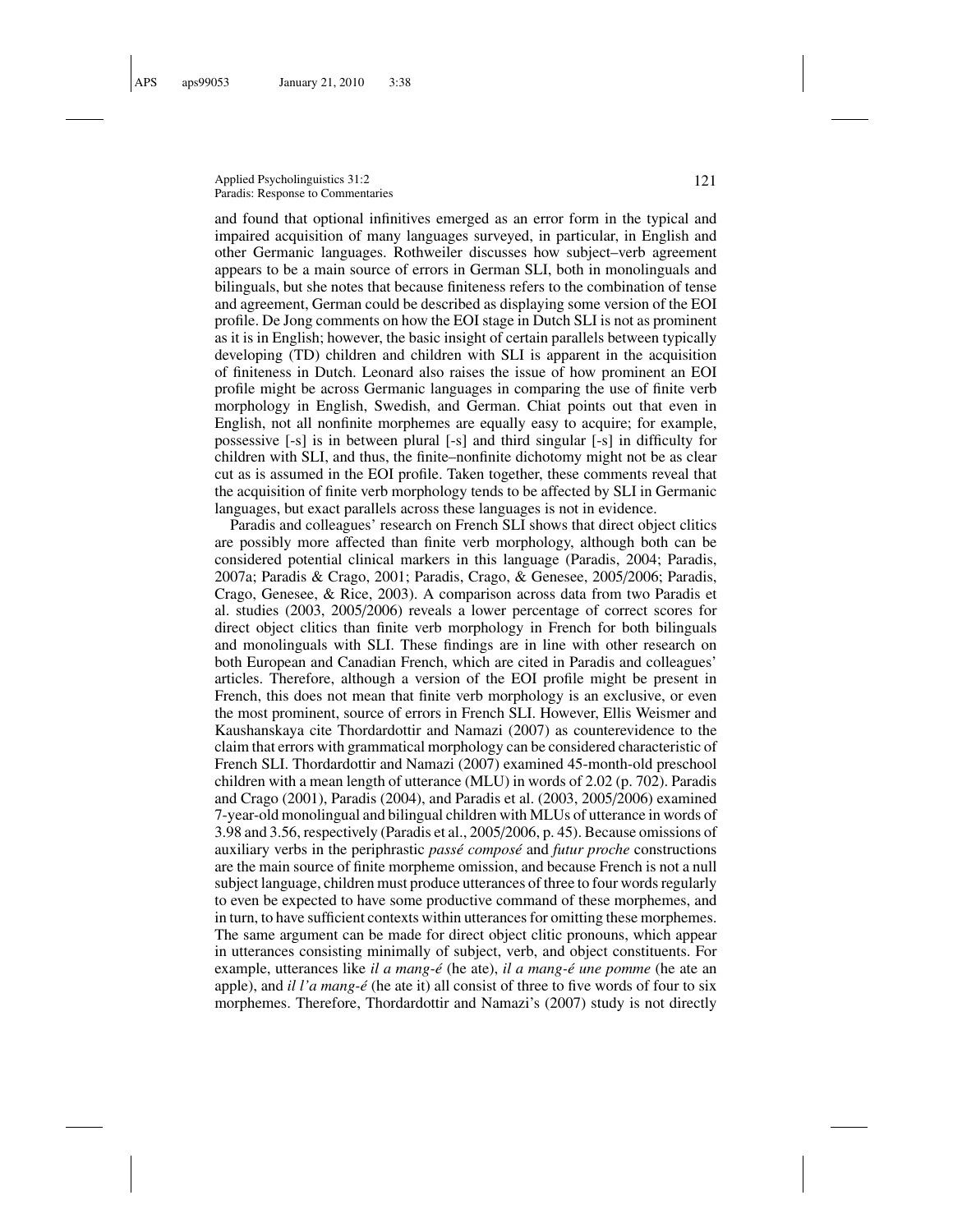#### Applied Psycholinguistics 31:2 122 Paradis: Response to Commentaries

relevant to the EOI profile in French, but instead is relevant to understanding the characteristics of language delay (LD) or impairment in very young French speakers more generally (which is much needed for clinical practice in Canada).

Turning to other languages, Leonard cites research on Cantonese showing aspect markers to be difficult for children with SLI acquiring this language (see also Leonard, 2000, for SLI in other languages). Rothweiler mentions case marking to be a source of difficulty in Turkish SLI. Armon-Lotem's research reveals that very specific deficits in verb morphology can be found in Hebrew SLI, namely, use of the feminine plural. In addition, Hebrew-speaking children with SLI have particular difficulties in acquiring prepositions. Ellis Weismer and Kaushanskaya review additional research pointing to the variety of clinical markers found in SLI crosslinguistically. Thus, although grammatical morphology tends to be affected in SLI, the particular morphemes vary across languages, with finite verb morphology being affected in some languages.

Kohnert and Ebert question the assertion that morphosyntax is always affected in SLI across languages. Two sources of evidence used to support their position are data in Thordardottir (2008) and the typological properties of isolating languages. Neither of these sources of evidence is unequivocal. First, Thordardottir (2008) is a study based on naturalistic speech data from children with SLI who speak Icelandic compared to those who speak English. Children in both groups were 9 years old, and thus were beyond the age for errors with grammatical morphology in naturalistic speech to be numerous, even in English (cf. Rice Commentary). In addition, Conti-Ramsden points out that a few errors with a certain structure at a young age could signal typical development; whereas a few errors with the same structure at an older age, even adolescence, could be a clear sign of impairment. Second, East Asian languages typologically categorized as isolating are not languages that lack grammatical morphology. Grammatical morphology in languages is not restricted to inflections, that is, bound morphemes. For example, unbound morphemes such as, auxiliary verbs, articles, and prepositions, are all grammatical morphology in English, which is also frequently categorized as isolating. Neither Cantonese nor Mandarin marks the feature tense grammatically, but both have rich sets of nominal classifier and verb aspect morphemes (Lin, 2001; Matthews & Yip, 1994). Vietnamese also has a set of nominal classifier morphemes, as well as auxiliary verbs that mark tense and aspect separately (Nguyen, 1997). As mentioned above, research on Cantonese SLI shows that deficits with grammatical morphology are apparent in this isolating language. Therefore, in my view, the assertion that morphosytnax is prominently affected in SLI is supported by much cross-linguistic research. Nevertheless, it is important to appreciate the more general point in Kohnert and Ebert's Commentary about how different components of linguistic representation and processing beyond morphosyntax are affected by SLI, and how what is affected most prominently can shift with age (see also Conti-Ramsden Commentary).

Turning to the EOI profile and maturational models, it is crucial to distinguish between an approach to documenting the growth patterns of linguistic representations and a particular morphological construct being documented, that is, finite verb morphology. As Ellis Weismer and Kaushanskaya suggest, the crosslinguistic differences in what aspect of morphosyntax is most affected in SLI are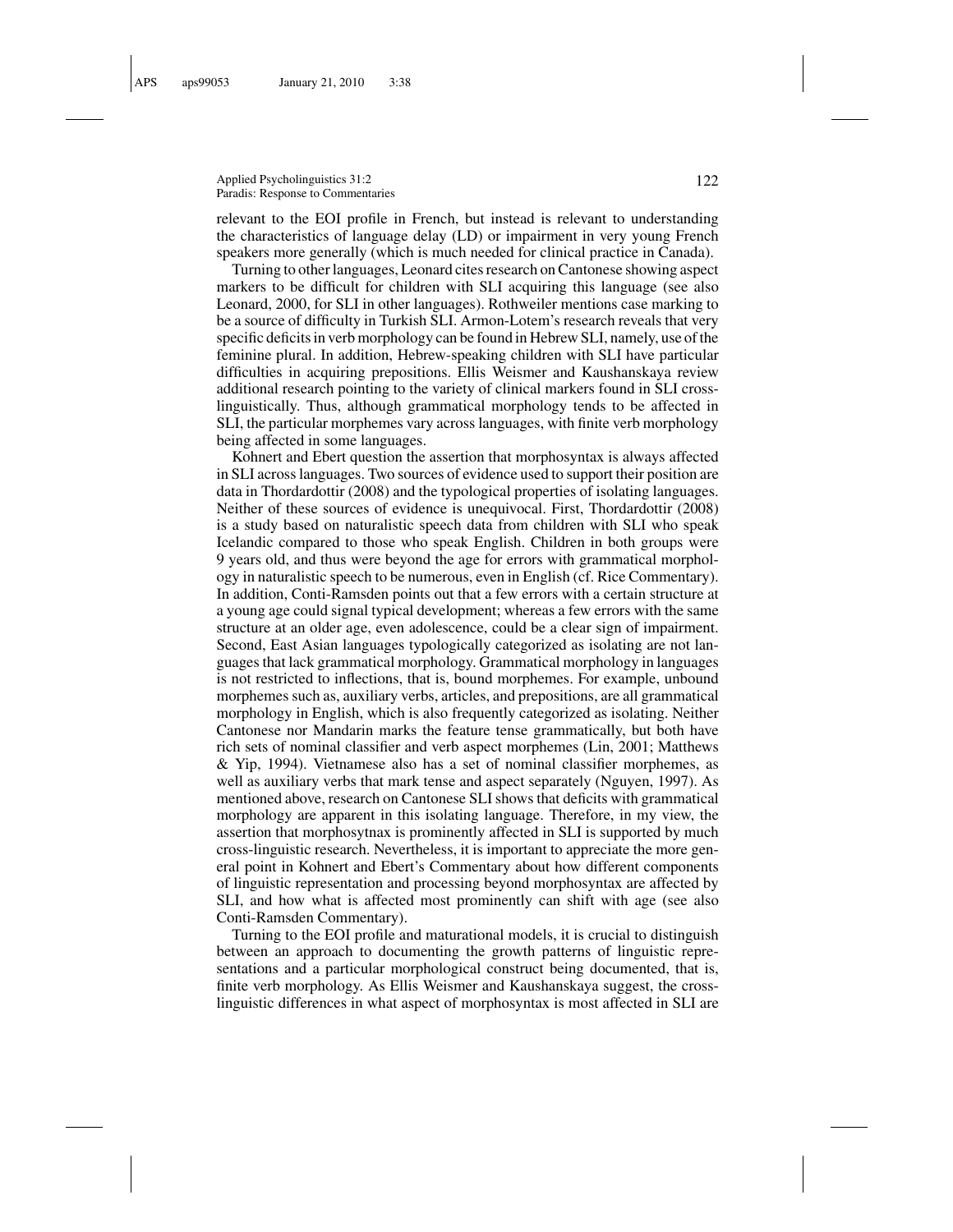Applied Psycholinguistics 31:2 123 Paradis: Response to Commentaries

compatible with the assumptions of limited processing capacity theories. This is because the interaction of domain-general cognitive processes with different linguistic input would likely result in different error profiles in morphosyntactic representation and use. However, it seems to me that the maturational approach of Rice and colleagues is also compatible with cross-linguistic differences in which morphosyntactic structures are most profoundly affected by SLI. Rice (2004) assumes a configuration of linguistic representation that has separable elements, the computational system (morphosyntax) being one of them. (Internal differentiation within domain-specific representational systems like language is also expected in the Craik & Bialystok, 2006, framework.) Rice (2004) also assumes that asynchrony between linguistic elements in development is possible under the condition of SLI. However, the potential for developmental asynchrony of some aspect of the computational system is distinct from an assumption that a specific morphological construct must always be affected in SLI across languages. In her Commentary, Rice writes "This is a developmental maturational model, one that hypothesizes underlying neurocognitive mechanisms that set the conditions for language acquisition, conditions that must accommodate environmental influences such as the languages to which a child is exposed." One could assume that both the potential for asynchronous development in growth of linguistic representations, and the interaction of deficient cognitive processes with the input, conspire to determine which morphosyntactic structure emerges as a clinical marker in a given language. Growth models like those developed in the work of Rice and colleagues revealing a disruption within delay profile for finiteness in English could be applied to other profoundly affected structures in other languages, and in so doing, bring a deeper understanding of cross-linguistic differences in impaired morphosyntactic development.

#### "TWO OF A KIND?" RECONSIDERED

In the Keynote Article, the primary motivation for invoking the EOI profile was to review research on similarities and differences between monolingual SLI and TD L2 acquisition of English and French. Evidence for differences between SLI and TD L2 are important to uncover for both theoretical and clinical reasons. In English, one key difference between TD L2 acquisition and monolingual first language (L1) acquisition, with and without SLI, is the precocious acquisition of BE, and in the Keynote Article, some possible explanations for this phenomenon were discussed. Vainikka and Young-Scholten note that the easier acquisition of unbound versus bound morphology is also widely attested in adult L2 acquisition, and they put forward the interesting suggestion that literacy might play a role in this distinct L2 phenomenon. Chiat puts forward an explanation couched in the mapping model for precocious BE acquisition. She suggests that because L2 children are older, they have semantic categorization advantages over younger L1 children; thus, temporal reference would be easier for them to grasp. In addition, their phonological mapping skills would be less challenged by the more salient BE forms than by inflections. Therefore, BE forms would be mapped earlier than inflections to a semantic category of tense in L2; whereas in L1, where semantic and phonological mapping skills might emerge more in tandem, so would BE and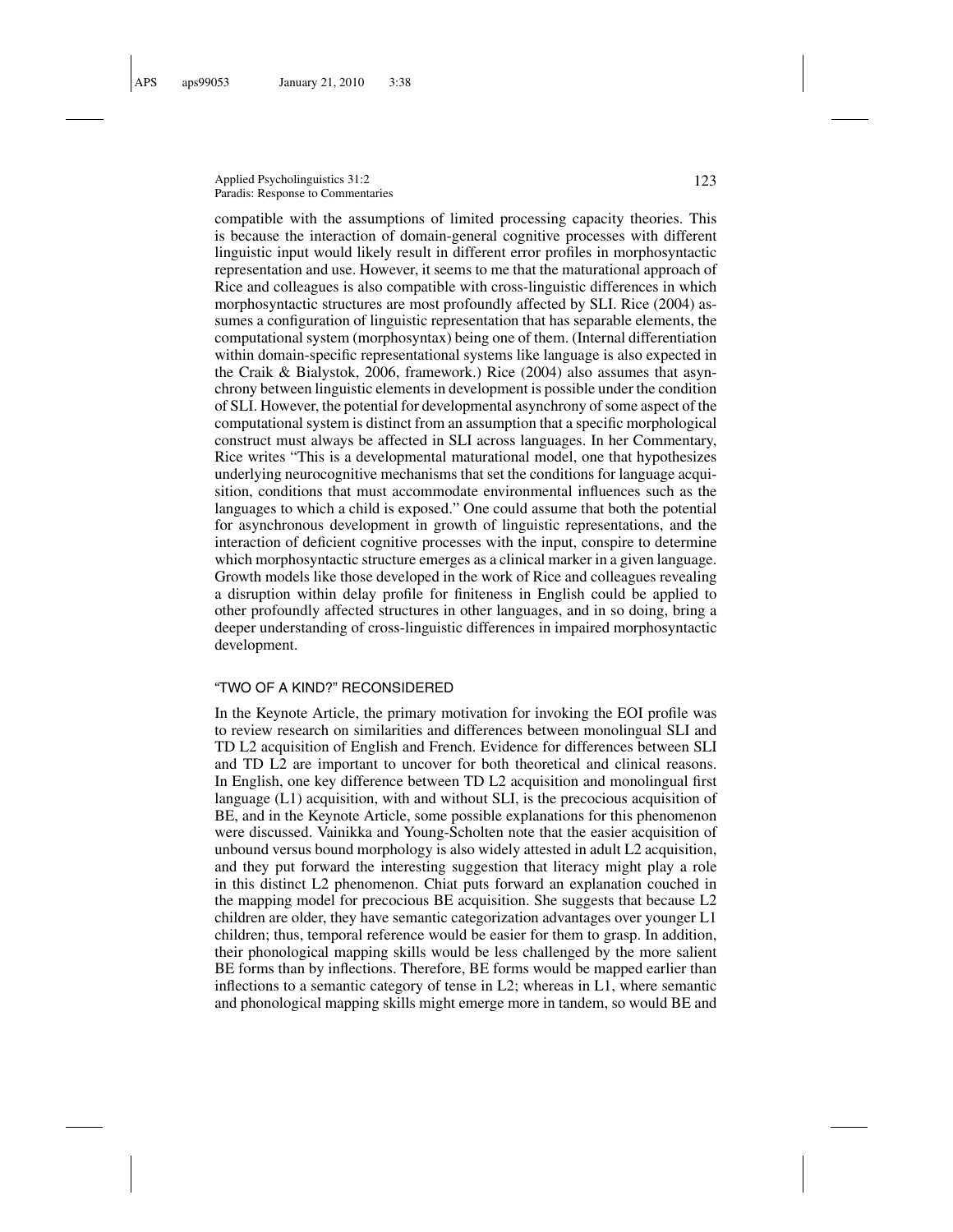Applied Psycholinguistics 31:2 124 Paradis: Response to Commentaries

inflectional morphemes. Both these explanations for precocious BE acquisition are complementary to those discussed in the original article, and furthermore, both draw on the greater neurocognitive maturity of L2 children compared to their L1 peers. We return to the role of neurocognitive maturity in the section on *growth models and age effects in acquisition.*

Other commentators discuss more evidence for differences between TD L2 and monolingual SLI, indicating that they are not two of a kind. As mentioned above, Hebrew-speaking children with SLI make errors with feminine plural verb agreement and with prepositions, but TD English–Hebrew and Russian–Hebrew sequential bilingual children make few errors with these morphemes after they have had 2 years of exposure to Hebrew (see Armon-Lotem Commentary). Differences between TD L2 and SLI language use that emerge early on in L2 development are important for the identification of impaired populations in a multilingual setting. Similarly, de Jong points out that typical SLI errors are not entirely identical to typical L2 errors in Dutch. For example, subject–verb agreement errors are more common in Dutch SLI, whereas errors with determiners and gender are more characteristic of Dutch L2. Kohnert and Ebert review research by Kohnert and colleagues examining processing and accuracy on linguistic and nonlinguistic tasks performed by TD bilinguals, TD monolinguals, and monolinguals with primary language impairment (PLI, their preferred term). This set of studies addresses the two of kind question from a cross-domain perspective. Kohnert and Windsor (2004) found overlap in some aspects of lexical processing between TD bilinguals and monolinguals with PLI; but other studies found that on nonlinguistic processing tasks, greater separation between TD bilinguals and monolinguals with PLI was evident. This research suggests that nonlinguistic processing might be an important source of information to be used in assessment in multilingual contexts.

#### CROSS-LINGUISTIC TRANSFER: HELP AND HINDRANCE

In considering possible compensatory mechanisms in bilinguals that enable more efficient acquisition than their reduced input would suggest, interdependence between their languages generally, and cross-linguistic transfer for morphosyntax in particular, was briefly mentioned in the Keynote Article. Brief mention notwithstanding, the potential of transfer from the L1 to facilitate or inhibit L2 acquisition seemed to pique the interest of Armon-Lotem, de Jong, Gathercole, Hulk and Unsworth, Leonard, and Rothweiler.

Armon-Lotem argues that the more accurate use of Hebrew prepositions by English–Hebrew bilinguals compared to Russian–Hebrew bilinguals signals the facilitative effect of transferring the prepositional category from English to Hebrew. In addition, she found that bilingual children with SLI make more commission errors with prepositions in Hebrew than their monolingual counterparts with SLI who are more likely to omit them. Commission errors could be attributed to English L1 influence in the sense of awareness that a prepositional position needs to be filled. De Jong proposes that bilingual children's Turkish L1 might facilitate their acquisition of subject–verb agreement in their Dutch L2, but conversely, the absence of a determiner system and grammatical gender in Turkish might inhibit their acquisition of these constructs in their Dutch L2. Hence, Turkish–Dutch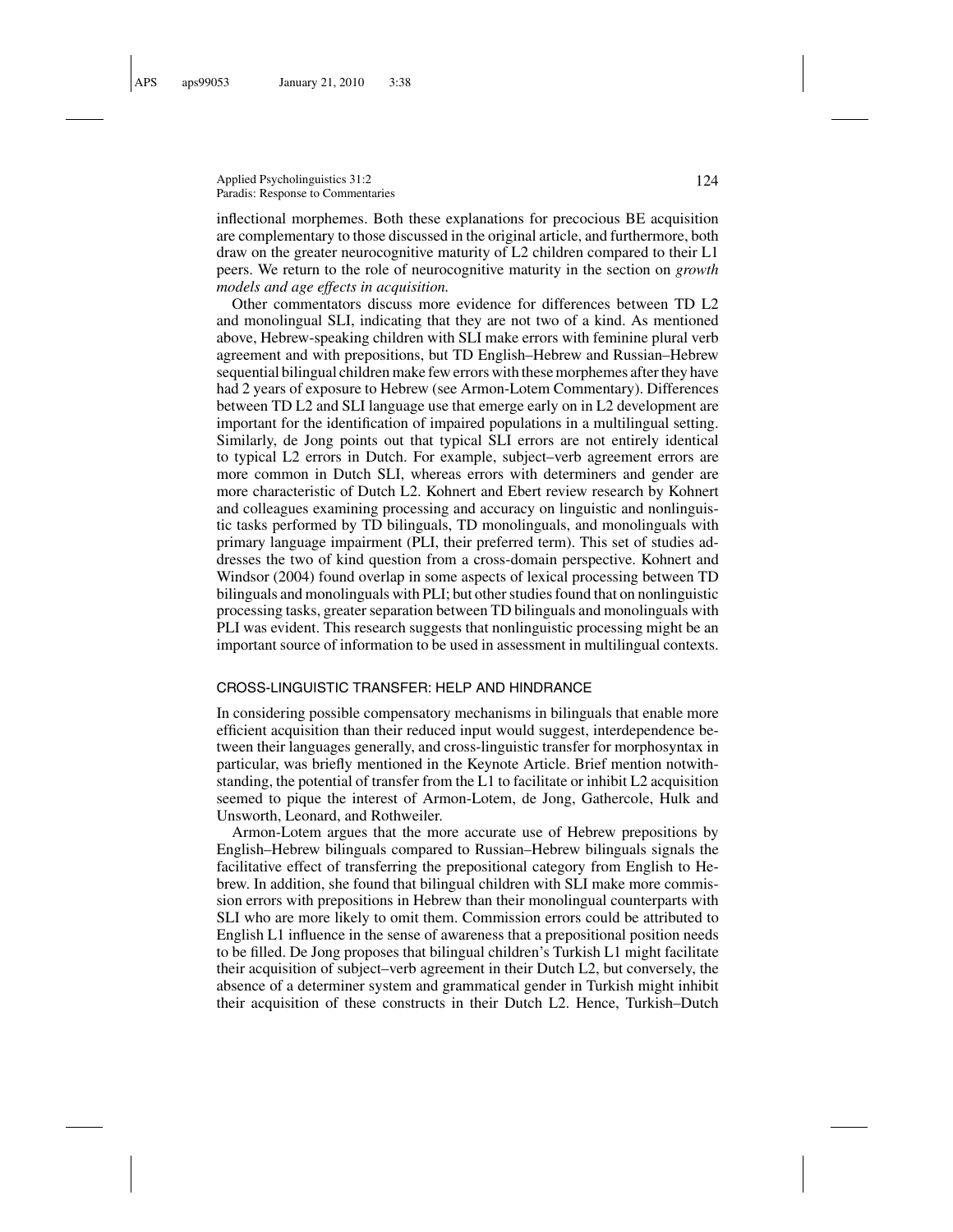Applied Psycholinguistics 31:2 125 Paradis: Response to Commentaries

bilinguals with SLI display more profound difficulties with determiners and gender than with subject–verb agreement. Hulk and Unsworth also note that data from simultaneous bilinguals acquiring a Romance language along with Dutch points to the Romance language facilitating the acquisition of gender in definite determiners in Dutch.

Leonard brings up several examples of different language combinations and predicts how influence from one language to the other could in some cases help the acquisition of that language and in other cases hinder it. He argues that a delay profile between bilinguals and monolinguals with SLI might be more evident in cases where transfer would have a hindering effect. For example, Leonard hypothesizes that the acquisition of the progressive aspect marker *-ing* and tense marking morphemes in the English of Cantonese–English bilinguals with SLI might be hindered by cross-linguistic transfer. This hypothesis is explored with longitudinal data in the final section of this article, and the data suggest it could be on the right track. Leonard also speculates on whether differences in the L2 acquisition of BE would emerge as a function of L1 background. Zdorenko and Paradis (2009) found that in TD sequential bilinguals, faster acquisition of BE auxiliaries was observed in Spanish L1 children; Spanish has a comparable morphological construct to English BE (Mackenzie, 2001). Leonard's hypotheses on language combinations and cross-linguistic transfer could be extended to the acquisition of object clitic pronouns in Romance–English bilinguals. Paradis (2007a) and Paradis et al. (2005/2006) discuss the greater morphosyntactic and morphophonological complexity of object pronouns in French versus English to explain their protracted acquisition in French SLI. In these studies, even though the bilingual children with SLI made significantly more errors with object pronouns in French than in English, their accuracy with object pronouns was significantly higher than their French monolingual peers with SLI (Paradis et al., 2005/2006). Paradis et al. (2005/2006) put forward the possibility that the influence of English could have facilitated the bilingual children's acquisition of French. Paradis and colleagues also considered severity differences between the affected monolinguals and bilinguals as a possible explanation (another factor Leonard discusses in his Commentary); however, severity differences seemed unlikely because the same groups participated in the Paradis et al. (2003) study and showed equivalent abilities with finiteness marking in French.

There is evidence for cross-linguistic transfer playing a role in bilingual development with and without SLI, but I believe that we need to guard against overinterpretation of the role of this factor. First, L1 transfer has not always been found to predict the development of L2 grammatical morphology in children (Blom, 2008; Dulay & Burt, 1974; Paradis, 2005, Paradis, Rice, Crago, & Marquis, 2008). Researchers need to consider carefully what is actually transferring in order to consider an L2 morphosyntactic structure to be a potential candidate for L1 influence. Second, it is important to consider the length of time L1 transfer might be a significant factor in child L2 acquisition. Zdorenko and Paradis (2008, 2009) and Unsworth (2005) found L1 transfer to be evident mainly at the early stages of L2 acquisition. Therefore, inhibitory L1 influence might not be a credible explanation for the protracted acquisition of a structure when bilinguals have had over 3 years of exposure to the L2. Third, it is important to situate cross-linguistic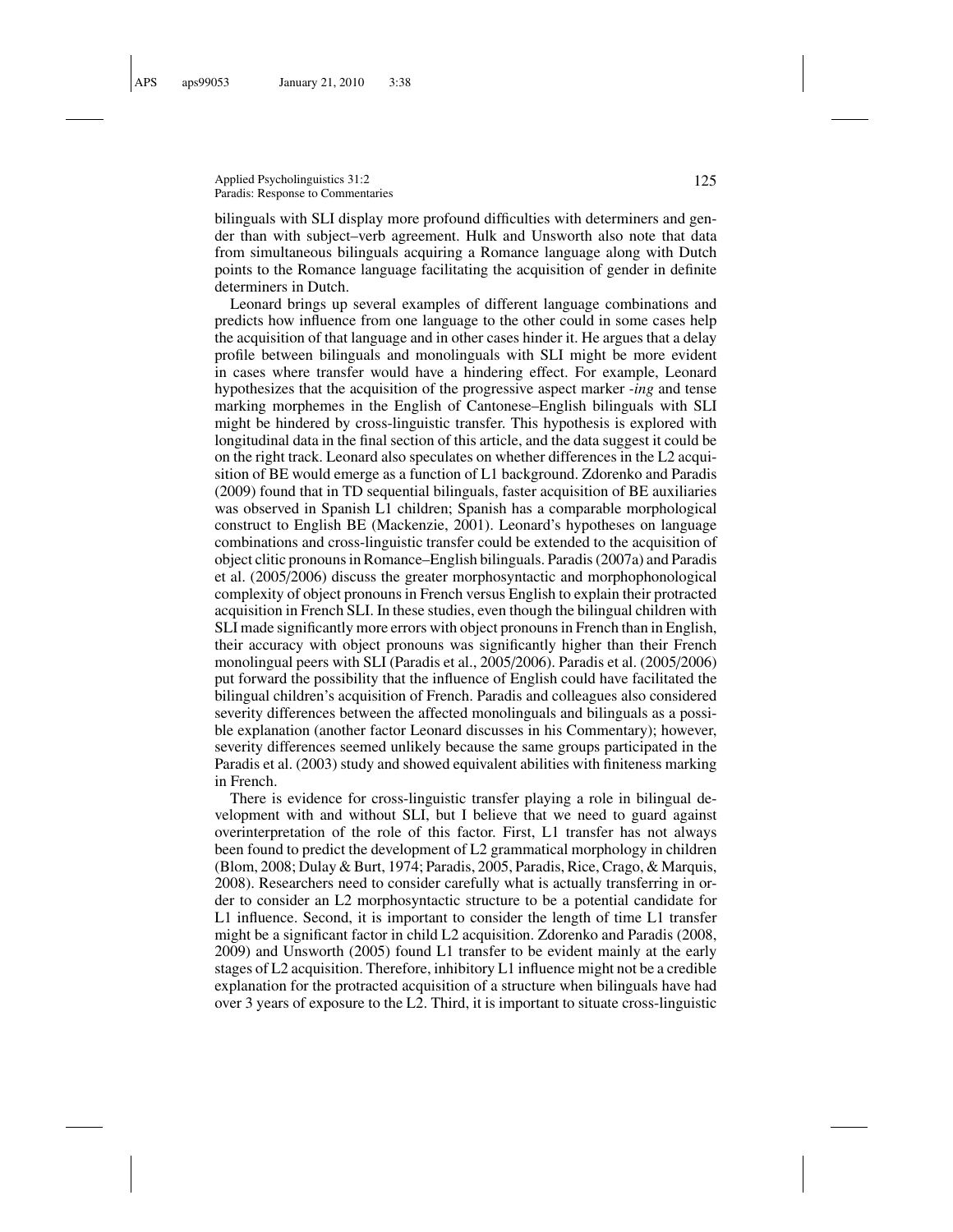Applied Psycholinguistics 31:2 126 Paradis: Response to Commentaries

transfer among other factors that contribute to individual differences in patterns and rates of bilingual acquisition. Hulk and Unsworth discuss environmental factors concerning quantity and quality of Dutch input among immigrant communities in The Netherlands. Such factors could contribute more to the acquisition success or failure of children in these kinds of nonintegrated and disadvantaged social contexts than internal factors like L1 transfer, in particular, after children have passed the early stages of L2 acquisition. These cautions aside, it is clearly worthwhile to consider the effects of cross-linguistic transfer in bilingual acquisition with SLI. One particular question worth pursuing would be whether bilingual children with SLI are more dependent on cross-linguistic transfer than TD bilingual children, and whether inhibitory L1 influence extends for a longer period time than in TD bilingual children.

#### "DOUBLE DELAY" RECONSIDERED

In the Keynote Article, I argued that most studies of bilingual children with SLI have not found evidence for cumulative effects in that these children are not necessarily severely delayed compared to monolinguals with SLI. Armon-Lotem presents more evidence against the double delay/cumulative effects hypothesis from early sequential English–Hebrew bilinguals. Rothweiler also discusses research showing that Turkish–German early sequential bilinguals with SLI can catch up to their monolingual German peers with SLI for subject–verb agreement. Vainikka and Young Scholten mention a case study of a boy with a neurodevelopmental syndrome affecting motor skills and hearing, which would impact on the ability to make speech sounds and receive sufficient input. And yet, this boy was an early trilingual with minor delays in language. In contrast, Pearson comments on the slope of the bilingual SLI group in figure 4 in the Keynote Article. Interpreting slopes in cross-sectional data is tricky, but nevertheless, she notes that it looks like the bilingual SLI trajectory will not intersect with the bilingual TD trajectory over time. Thus, perhaps there is evidence for cumulative effects on this morphological measure in Dutch. However, notice that the monolingual SLI slope in figure 4 is also rather flat, and might not intersect over time with the monolingual TD trajectory either. Hence, it appears a low asymptote might be the ultimate outcome on this measure for both these SLI groups. It would be interesting to see whether SLI versus TD comparisons show a larger effect size for the bilinguals than the monolinguals when children have reached asymptote on this measure.

In the Keynote Article, I hypothesized that the lack of consistent cumulative effects for bilingual SLI could be a result of cognitive compensatory mechanisms, which Armon-Lotem, Pearson, and Peets and Bialystok comment on. Peets and Bialystok deconstruct where strengths and weaknesses could lie in L2 learners, proficient bilinguals, and children with SLI. They support the proposition that if SLI arises from deficits in cognitive processes like working memory and executive functions, then bilingualism might offset these deficits somewhat because bilingualism enhances these cognitive processes. If the offset effects are compensatory, then bilinguals with SLI could show equivalency to monolinguals with SLI in linguistic outcomes, or "no additional disadvantage" (see Peets & Bialystok Commentary). Although, it is important to bear in mind that bilingual proficiency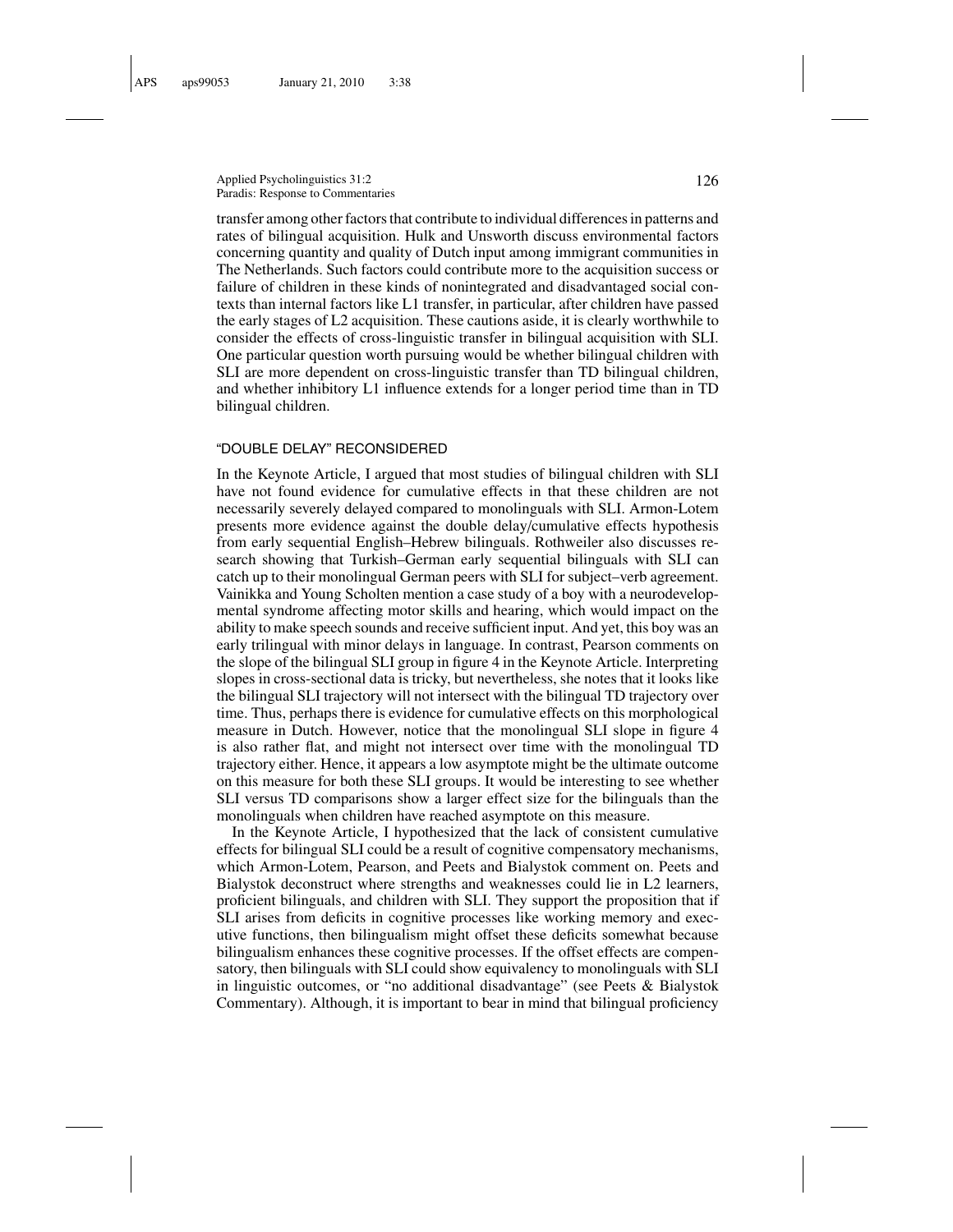Applied Psycholinguistics 31:2 127 Paradis: Response to Commentaries

matters, and L2 learners in the initial stages might not show cognitive enhancement effects.

Gathercole presents an intriguing gradient model of cumulative effects in her figure 3 that builds on the effect size metric proposed in the Keynote Article. In this model, factors like L1 transfer and relative complexity of a target structure interact such that cumulative effects, or a difference in effect size, would only be expected in bilingual SLI for exceptionally complex L2 structures for which no facilitation from the L1 is possible. Gathercole also shows evidence for the impact of environmental factors that vary within bilinguals, like home language use, which ought to be considered as well in the prediction of cumulative effects in bilingual SLI (see also Hulk & Unsworth Commentary). A combination of structure complexity, L1 background, and input quantity and quality might explain the extraordinary difficulties faced by Turkish–Dutch bilinguals with SLI when acquiring gender in the Dutch determiner phrase, as documented in Orgassa and Weerman (2008).

Conti-Ramsden, Kohnert and Ebert, and Ellis Weismer and Kaushanskaya question the logical entailment of cumulative effects from the combination of limited processing capacities and dual language learning. The original formulation of the logic was based on the work of Leonard and colleagues (Leonard, 1998; Leonard et al.,  $2007$ ) and is recapitulated here: if limited processing capacity = reduced intake requiring more input for acquisition, and bilingual exposure  $=$  reduced input, then limited processing capacity  $(SLI)$  + bilingual exposure = even less intake than limited processing capacity + monolingual exposure. I do not believe this initial logic to be flawed. However, empirical evidence and arguments brought forward in the Keynote Article and in the Commentaries (including those of Conti-Ramsden, Ellis Weismer & Kaushanskaya, and Kohnert & Ebert) indicate that the impact of the reduced *input* in bilingual exposure, and how this relates to *intake,* needs to be reconceptualized from the initial logic. In other words, there seems to be evidence that linguistic and cognitive compensatory mechanisms prevent the reduced input of bilinguals with SLI to be translated into dramatically reduced intake, and to cumulative effects, in most circumstances.

#### GROWTH MODELS AND AGE EFFECTS IN ACQUISITION

In the Keynote Article, the extent to which maturational models could account for parallel patterns in morphosyntactic acquisition between L1 and L2 was queried. Rice presents comparative growth models for simultaneous and sequential bilinguals, with and without SLI, that incorporate the consequences of older age of acquisition onset. The trajectories given for simultaneous bilinguals are essentially parallel to those for monolinguals, for both TD and SLI, reflecting findings from research reviewed in the Keynote Article. However, those for TD sequential bilinguals are different in both onset time and acceleration, where maturation in neurocognitive mechanisms confers advantages for older onset learners. The overall shape of the trajectory remains the same, and the outcomes for TD L2 are expected to be similar to those of TD monolinguals and simultaneous bilinguals. By contrast, sequential bilinguals with SLI, whose exposure onset is late and whose acceleration is depressed when compared to their unaffected bilingual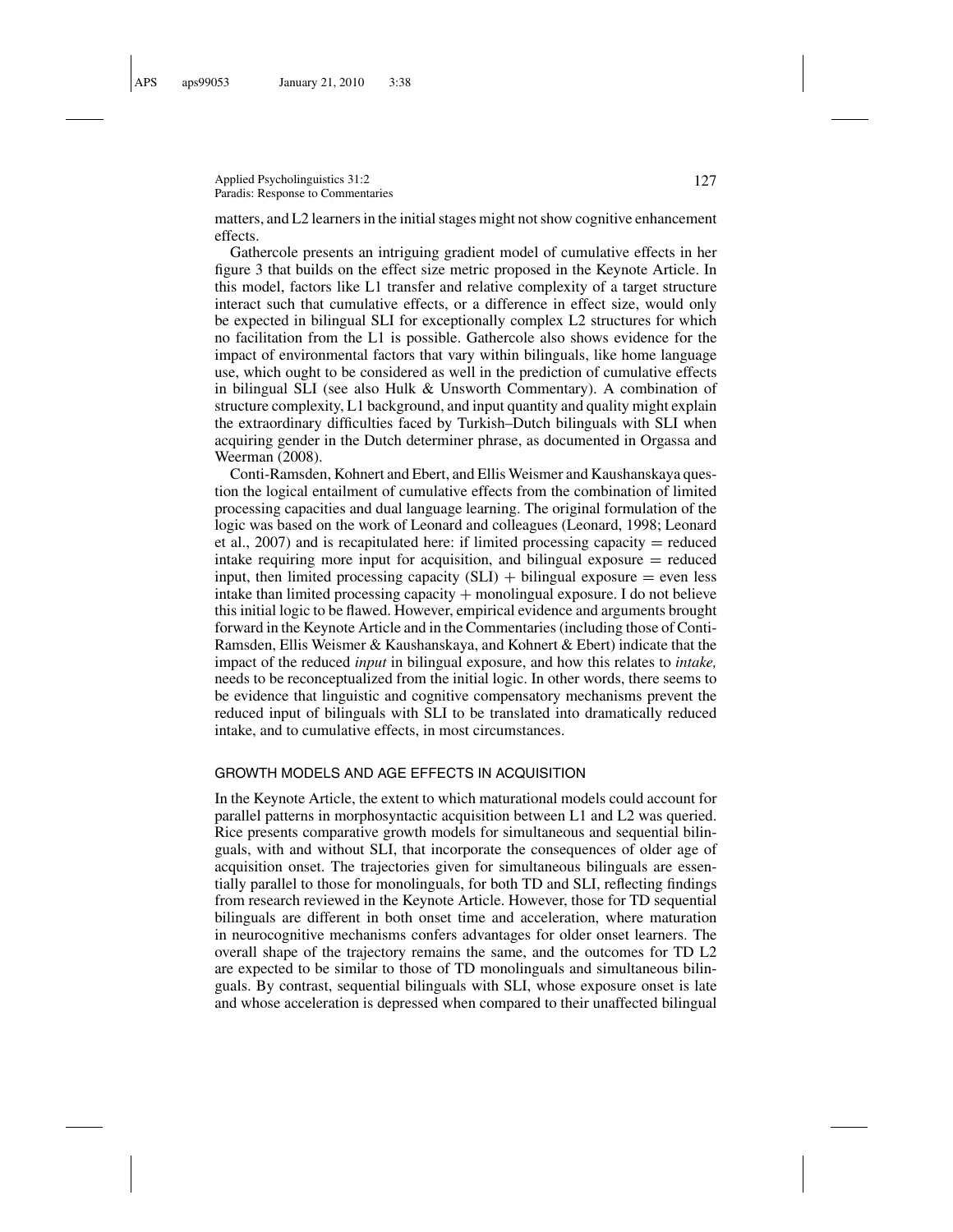Applied Psycholinguistics 31:2 128 Paradis: Response to Commentaries

peers, achieve lower outcomes in the same 2-year time frame as the TD sequential bilinguals.

Citing the well-known Johnson and Newport (1989) study of critical period effects in L2 acquisition, Rice expects that changes in language learning mechanisms emerge around age 7. Critical periods are typically interpreted as referring to onset of exposure to the L2; however, Rice considers the interaction of age and mastery, rather than age and onset of exposure, in her contribution. Bringing together research from L1 with SLI and L2 with SLI, Rice proposes that if a morphosyntactic structure is not mastered by age 7 years, 6 months (7;6), there is a risk of leveling off before mastery, in other words, incomplete acquisition, because of maturational changes. Rothweiler (2009, and Commentary) also discusses the age of acquisition onset in bilinguals with SLI and potential critical period effects.

Rice's proposal raises some interesting questions: Is older age of onset better or worse for acquiring a L2? Are TD L2 learner outcomes identical to TD L1, or do they also show age effects or incomplete acquisition, as Rice proposes is a possibility for L2 with SLI? According to Craik and Bialystok (2006), fluid cognitive processes of control and memory increase in efficacy across the childhood years, which is consistent with the assumption that older child learners are faster and with the notion that "older is better." By contrast, in addition to Johnson and Newport (1989), there is converging evidence for differential outcomes in morphosyntactic and phonological ultimate attainment between monolinguals and L2 learners whose exposure to the L2 began at 6 to 8 years old, or perhaps even earlier (for reviews, see Meisel, 2009; Paradis, 2007b). Age effects in ultimate attainment suggest that "younger is better" for L2 acquisition. Pearson cites research showing that it takes bilinguals a long time to achieve monolingual norms of performance on measures of academic linguistic skills, and she also raises the possibility that bilingual outcomes for some aspects of language might level off lower than those of monolinguals. Jia and Fuse's (2007) 5-year longitudinal study of English L2 children's acquisition of grammatical morphemes showed that some children did not reach over 90% accuracy with finite verb morphemes even though they had begun to acquire English before or at 6 to 8 years old. As shown in the Keynote Article, the TD L2 children in Paradis (2008) were not at ceiling at 7 years old because their mean proportion correct score on the tense composite measure was 0.82 at the end of the study (34 months of exposure). If maturational limitations on ultimate attainment are in affect at this age, even the TD L2 children in this study would be at risk of leveling off before mastery of finite verb morphology, although most likely at a higher level than L2 children with SLI. In sum, maturation of neurocognitive mechanisms might come along with both advantages and disadvantages. Delayed age of onset can produce steeper growth, but at the same time can also produce incomplete acquisition, depending on how delayed the onset, and how fast the growth.

Jia and Fuse (2007) discuss how age effects on ultimate attainment in child L2 acquisition might be better predicted by environmental than maturational factors, namely, contact with native-speaker input. Similarly, Hulk and Unsworth's Commentary indicates that incomplete acquisition in child Dutch L2 learners could be attributed to input factors within ethnic communities. Gathercole presents research showing that input variations within bilinguals and complexity of the target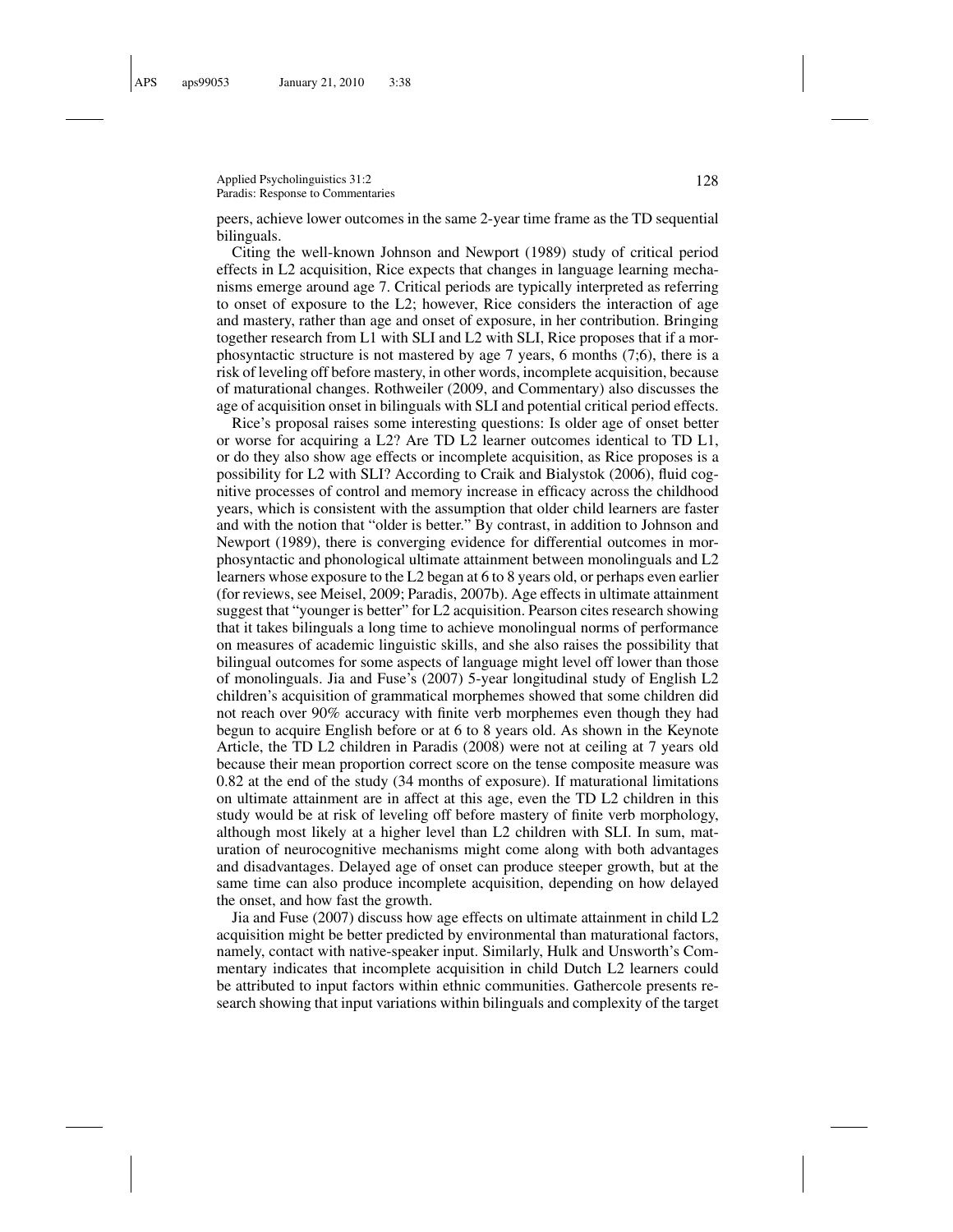Applied Psycholinguistics 31:2 129 Paradis: Response to Commentaries

structure can impact ultimate attainment. In the spirit of Peets and Bialystok's framework, we can hypothesize that both maturational and environmental factors contribute to age effects in acquisition. Therefore, we can revise the statement made above as follows: delayed age of onset can produce steeper growth but can simultaneously also produce incomplete acquisition, depending on how delayed the onset age, how fast the growth, and how much input is accessible and necessary to acquire a target structure.

#### ADDITIONAL CLINICAL PERSPECTIVES

The main clinical issue discussed in the Keynote Article was overidentification of SLI in bilingual children. In particular, research has shown that TD bilingual children can perform below age expectations on tests normed with monolinguals. Armon-Lotem brings forward similar research that found two-thirds of a group of Russian–Hebrew and Russian–German sequential bilinguals scored below the norms on tests in their L2, even after 2 to 3 years of exposure. Pearson highlights the need for bilingual assessment norms based on her research with Spanish– English speakers in the United States. Gathercole notes that interaction between a bilingual's languages ought to be considered in designing and interpreting tests. Developing bilingual norms for monolingual tests might not be sufficient, in her view, because it is possible that bilinguals could use cognate knowledge or transferred grammatical structures to perform on a test in the other language. Therefore, their abilities in one language in isolation might not emerge from the test. However, I wonder if it is necessary to know what their ability in isolation is if such interactions are present in how bilinguals always use their two languages.

Håkansson suggests that developmental models, where children are compared with themselves at earlier stages, would be superior for assessment with bilingual children. Hadley and Holt (2006) make similar arguments for the use of growth models with monolingual children. Chiat mentions the movement in the field toward assessment tasks that measure learning potential or cognitive capacities rather than accumulated linguistic knowledge, and how this could enhance accuracy in assessment with bilingual children. Kohnert and Ebert describe a research program aimed at finding an optimal combination of linguistic and nonlinguistic processing tasks to identify language impairment in diverse learners. Dynamic assessment, with a test–teach–retest design, also shows promise as an assessment strategy focused on measuring learning capacity (e.g., Peña et al., 2006). These are all interesting developments that could function to circumvent the bias of using tests of accumulated linguistic knowledge normed with monolinguals when assessing bilingual learners. However, one should bear in mind that assessment is always based on comparison, whether it is a one-time measure of accumulated knowledge or processing abilities, individual growth on a measure of accumulated knowledge or processing abilities over time, or measuring growth from Time 1 to Time 2 after a teaching treatment. In other words, the following question needs to be asked, regardless of the assessment task or strategy: "What score/how much growth is sufficient to consider a child in the typically developing range on this measure?" Growth patterns could be different for bilinguals and monolinguals, and bilinguals could perform differently from monolinguals even on processing tasks,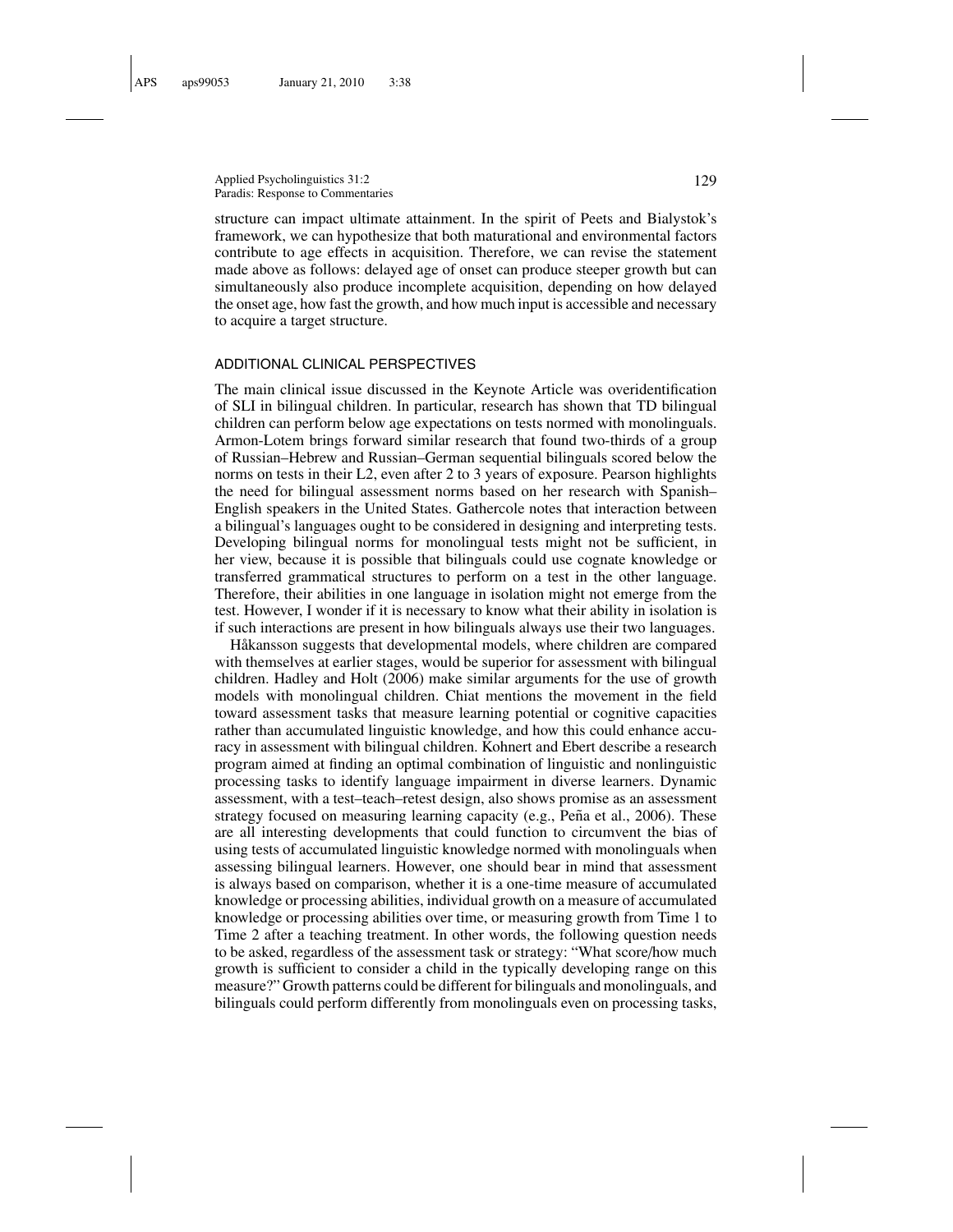

Figure 1. Mean *A'* scores for grammaticality judgments of tense omission (GJ-TNS) and progressive *-ing* omission (GJ-ING) over time for TD L2 children with Spanish (SPAN) and Cantonese (CAN) as L1s.

unless tasks are truly nonlinguistic in all respects, and at the same time, measure cognitive processes where bilinguals would not be expected to show superior performance to monolinguals (cf. Peets & Bialystok Commentary). Therefore, new techniques of assessing children's linguistic and cognitive abilities may well be more insightful, but they might need to come along with the development of bilingual, in addition to, monolingual norms.

## MORE LONGITUDINAL DATA FROM L2 CHILDREN: CROSS-LINGUISTIC TRANSFER, CONTROL PROCESSES, AND AGE EFFECTS

More longitudinal data from the same cohort of children as those in figures 1 and 2 in the Keynote Article (from Paradis, 2005, 2008; and Paradis et al., 2008) Figures 1 are discussed in this section. The data presented here in Figures 1 and 2 come 2 from English L2 children with an average age of 5;2 at the outset and 7;3 at the final round of the study. The observations were taken every 6 months, from an average of 10 months exposure to English at the beginning, and an average of 34 months exposure to English at the end. Children have either Cantonese or Spanish as their L1, and the two case studies are one child with LD, KVNL, and one child with SLI, WLLS; both are Cantonese speakers. These data are presented to explore some of the ideas emerging from the foregoing discussion concerning cross-linguistic transfer, control processes, age effects, and their theoretical and clinical implications.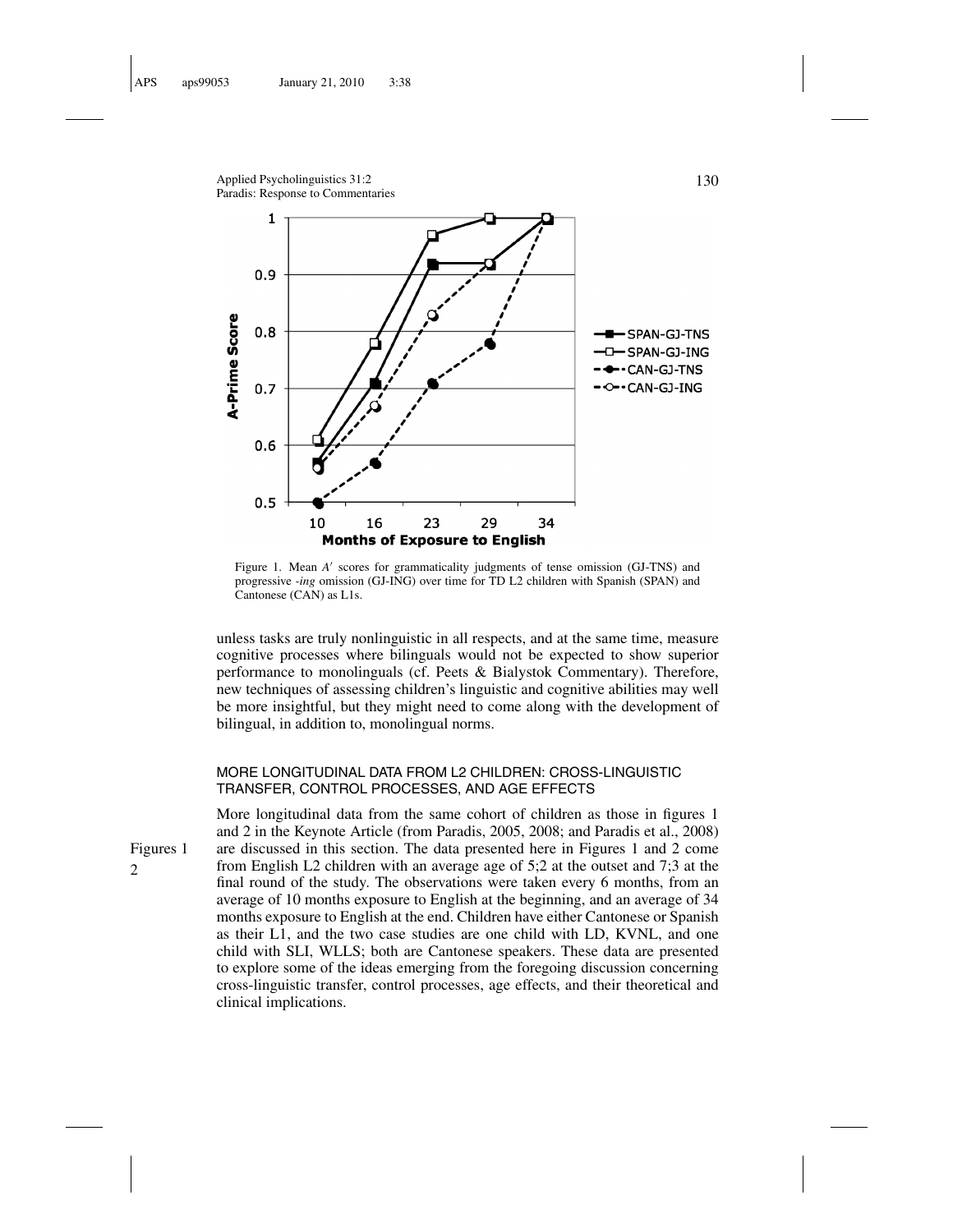Applied Psycholinguistics 31:2 131 Paradis: Response to Commentaries



Figure 2. Mean *A'* scores for grammaticality judgments of tense omission (GJ-TNS) and progressive *-ing* omission (GJ-ING) over time for Cantonese L1–English L2 TD children and the Cantonese L1–English L2 child with (a) SLI (WLLS) and (b) LD (KVNL).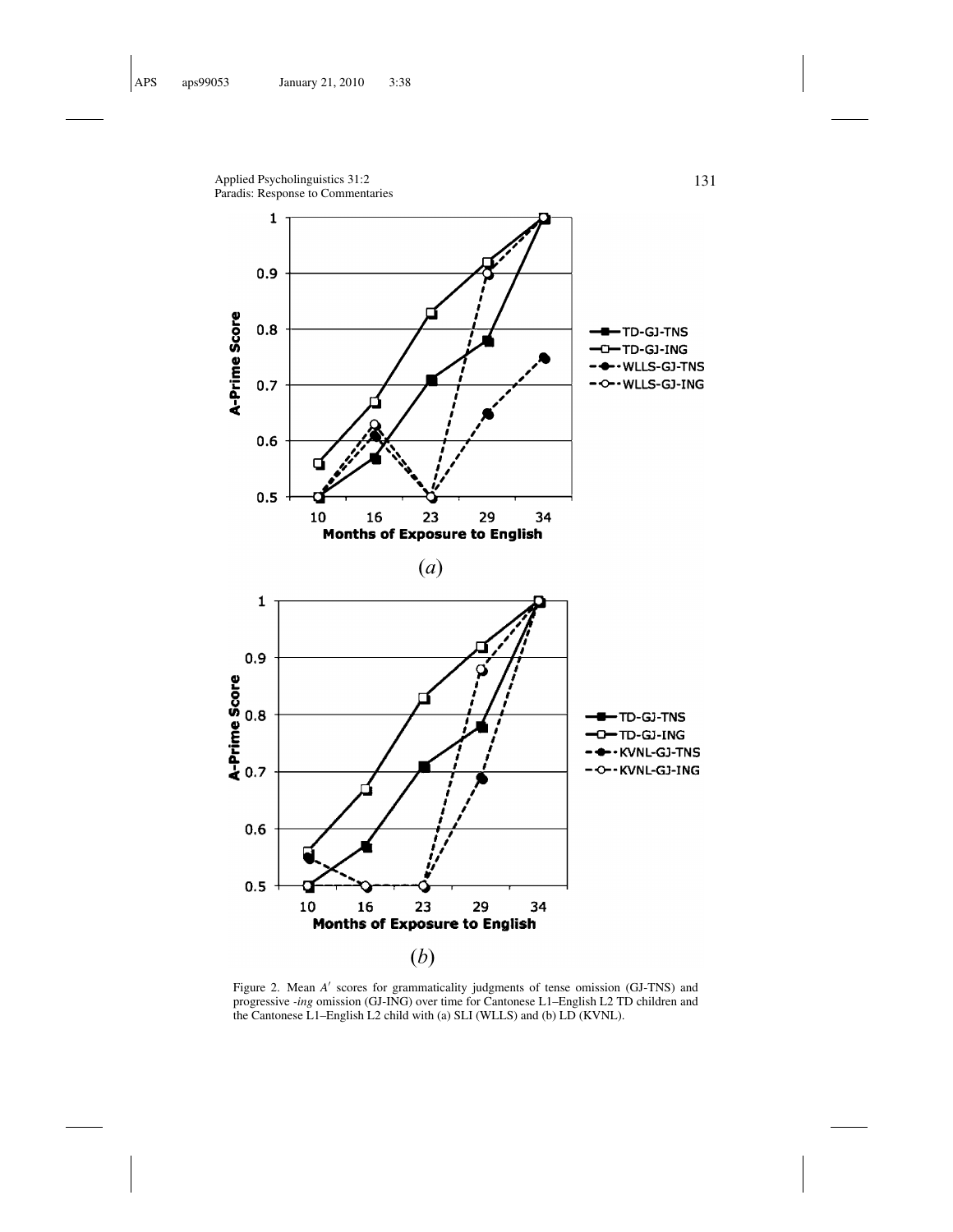Applied Psycholinguistics 31:2 132 Paradis: Response to Commentaries

Children whose L1s mark grammatical tense, for example, Spanish, might have an advantage over children whose L1s do not mark tense, for example, Chinese languages, in acquiring English tense morphemes. However, as mentioned above, Paradis (2005) and Paradis et al. (2008) did not find evidence of L1 influence on TD L2 children's accuracy rates with tense morphemes, calculated in composite scores. The analyses from Paradis (2005) and Paradis et al. (2008) were conducted with a group of 24 TD children from 10 different L1 backgrounds at the first round of data collection. It is possible that the potential effects of L1 influence might have been masked by the variety of L1s, or the large variance in individual scores at Round 1, or both. Therefore, L1 influence on the acquisition of tense would still be worth examining in longitudinal data, comparing just the Spanish L1 and Cantonese L1 children. As mentioned above, Leonard predicts that the progressive *-ing* could also be more difficult for English L2 children whose L1 is Cantonese because aspect morphemes are optional in that language, and because research indicates that aspect morphemes are good candidates for clinical markers in Cantonese SLI. In contrast, L2 children with Spanish as their L1 might be facilitated in their acquisition of *-ing* since progressive aspect in the present tense is marked in Spanish (Mackenzie, 2001). Thus, it is possible that for the acquisition of both tense morphemes and progressive *-ing*, Spanish L1 children have an advantage over their Cantonese-speaking peers. For Cantonese– English L2 children with SLI, it could be expected that both tense morphemes and progressive *-ing* would be even more difficult to acquire than for their TD peers.

The language measures in Figures 1 and 2 here are *A'* scores from the grammaticality judgment probe on the Test of Early Grammatical Impairment (Rice & Wexler, 2001). For this probe, children are asked to judge if two robots' utterances are "said right" or "not so good." In some cases, the robots make tense morpheme omission errors, for example, "he running away" or "now the bear want a drink," and progressive *-ing* omission errors, for example, "he is smile." The *A'* scores from two groups of TD L2 children are given in Figure 1, one with three Cantonese L1 children, and one with three Spanish L1 children. The three Cantonese speakers were included in the Chinese group in figures 1 and 2 in the Keynote Article. Because the group means have just three scores contributing to them, these data can only be viewed as suggestive of possible trends in L2 acquisition. Figure 1 here shows that for both L1 groups, judgments of tense omission are less accurate than judgments of *-ing* omission over time, parallel to the performance of monolinguals with these probes (Rice & Wexler, 2001). Nevertheless, the Cantonese L1 children's scores lag behind those of the Spanish L1 children for both tense and *-ing*, pointing to the possibility that cross-linguistic transfer was affecting acquisition rate, even though the overall sequence of acquisition was intact. In other words, Cantonese speakers did not have equal difficulties with judging tense morpheme and *-ing* omissions, but there still appeared to be some L1 effects on their acquisition. Regarding the timeframe of cross-linguistic transfer, both groups reached ceiling in their scores for both morphemes at Round 5, or at an average of 34 months of exposure. Thus, L1-based differences were mainly in evidence from 10 to 29 months of exposure, or up to 2.5 years of experience with the  $L2$ .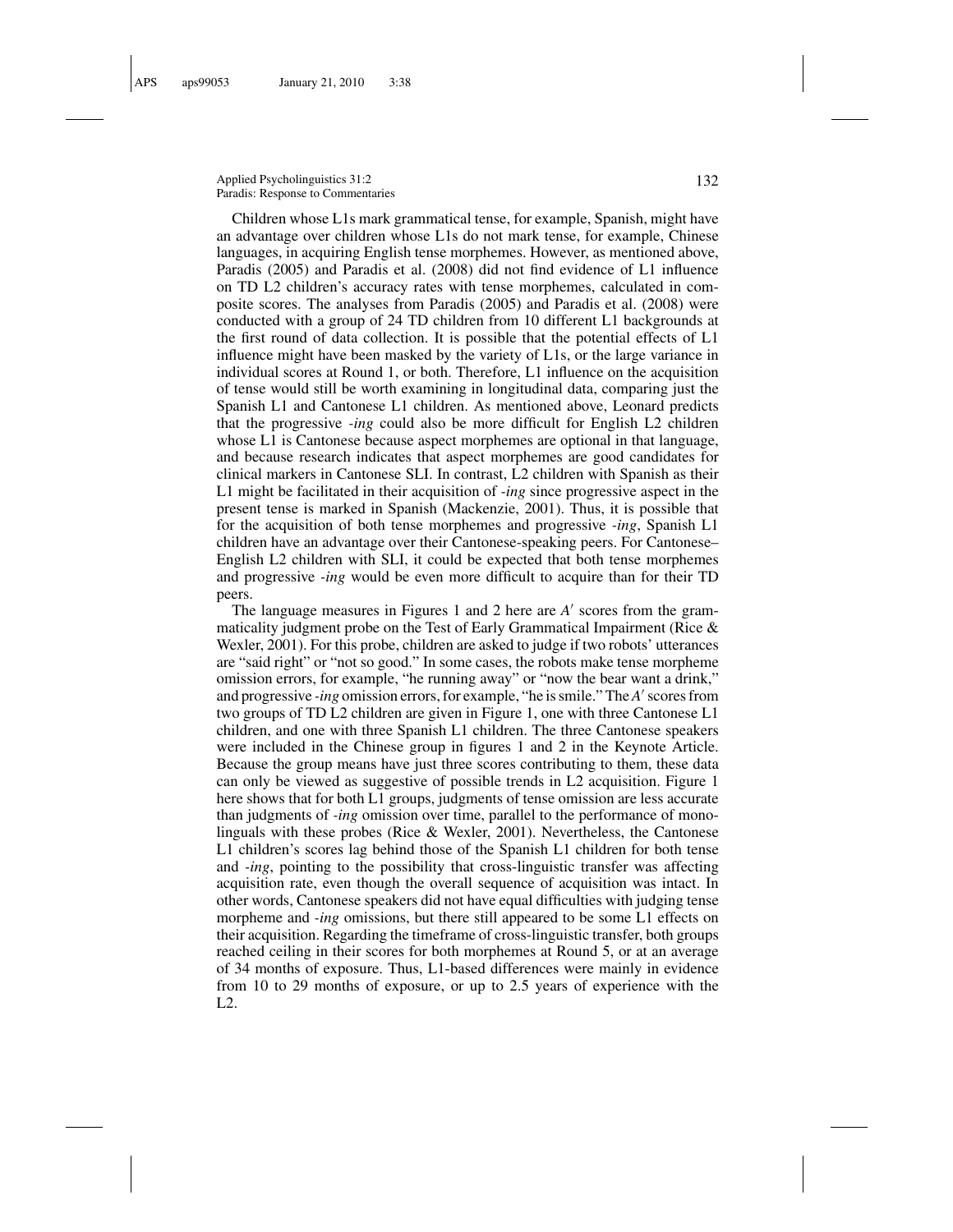Applied Psycholinguistics 31:2 133 Paradis: Response to Commentaries

Figure 2a and b is parallel in format to figure 1a and b in the Keynote Article. The TD mean *A'* scores for judging tense omission and *-ing* omission are those from three Cantonese children in Figure 1 and are placed in Figure 2 for comparison purposes. Figure 2a shows the trajectories in grammaticality judgments for tense morpheme and *-ing* omission from WLLS, the L2 child with SLI. Similar to the production data in figure 1a in the Keynote Article, WLLS's scores at Rounds 1 and 2 are close to those of the TD children, but by Round 3 at 23 months exposure, he is lagging behind the TD children. At Round 5 at 34 months, WLLS catches up for *-ing*, but not for the tense morphemes. In contrast to the tense and nontense composite scores in figure 1a in the Keynote, WLLS's scores for tense morphemes and *-ing* are very similar until Round 4 at 29 months of exposure, when accuracy in judgments for *-ing* dramatically increases. KVNL, the child with LD, also shows a conflation of scores for tense and *-ing* judgments until Round 4 at 29 months of exposure, when *-ing* jumps ahead and is close to the TD mean (Figure 2b). KVNL catches up to the TD peers clearly for both tense and *-ing* by Round 5 at 34 months. These data suggest that the nontense composite score in production (figure 1, Keynote Article) might have masked some intermorpheme differences. They also suggests that equivalent problems with well-formedness judgments of both tense and *-ing* omission are present in L2 learners with SLI/LD whose L1 is Cantonese, supporting the prediction made by Leonard. Furthermore, this pattern of fairly equal and low accuracy with both tense and *-ing* contrasts with the pattern found for SLI acquisition in English monolinguals, and with that of TD L2 acquisition, regardless of L1 background (Figure 1). Taken together, data from WLLS and KVNL in figure 1 in the Keynote Article and Figure 2 here suggest that (a) clinical markers in the L1 can influence analogous structures in the L2 in the initial stages of L2 acquisition, and (b) clinical markers in English are the same whether English is being acquired as a L1 or L2. However, longitudinal data from Spanish L1 children with SLI, and more children generally, are needed to fully understand if these trends are indeed robust.

The L2 children's outcomes for grammaticality judgments of tense morpheme omission in Figures 1 and 2 here are different from those for tense morpheme production in figure 1 in the Keynote Article. Recall that the mean score at 34 months exposure for the TD L2 group for tense in production was 0.82, and just 44.4% of the children met the age-expected native-speaker criterion for this measure (Paradis, 2008; Paradis Keynote). In contrast, all the TD L2 children and KVNL reached the criterion score for judgments of tense morpheme omission by the end of the study. Only the L2 child with SLI, WLLS, did not reach criterion for judgments of tense omission; however, his final score of 0.75 is nearly identical to the mean of 0.76 found for native-speaker children with SLI the same age (Rice  $\&$ Wexler, 2001, p. 65), indicating that he managed to catch up to monolinguals with SLI in both grammaticality judgments and in production of tense morphemes. Paradis (in press) also found a discrepancy between French–English bilingual children's accuracy with tense in production and their well-formedness judgments of tense omission on the Test of Early Grammatical Impairment. Chondrogianni and Marinis (2009, 2010) found similar discrepant abilities in production and processing, where Turkish L1–English L2 children showed superior sensitivity to ungrammatical omission of inflectional morphemes in on-line processing than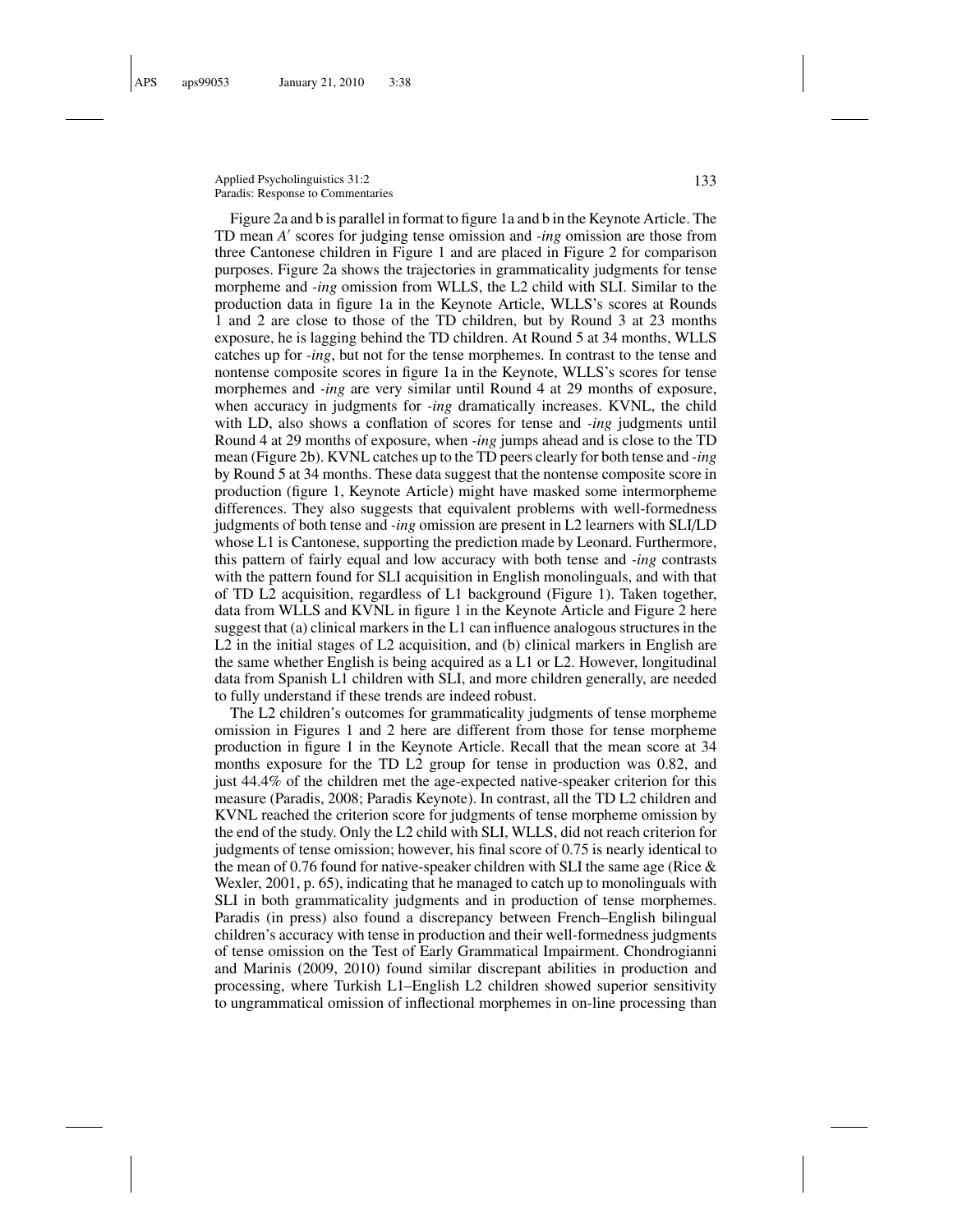Applied Psycholinguistics 31:2 134 Paradis: Response to Commentaries

accuracy in producing the same morphemes. Following Bialystok (2007), Paradis (in press) argued that the discrepancy in performance could be explained by the superior control functioning in bilinguals favoring grammaticality judgment tasks and the competition cost in speech production processes faced by bilinguals disfavoring accuracy in production. If this explanation is on the right track, then the data here and in Paradis (in press) and Chondrogianni and Marinis (2009, 2010) offer evidence of how the unique configuration of control processes in bilinguals could influence their language use, and in so doing, influence the demonstration of their linguistic knowledge.

This discrepancy between being able to accurately produce a morpheme in one's own speech, and to judge when its presence or absence is correct in the speech of others, is also relevant to the consideration of age effects in acquisition. In the Growth Models and Age Effects in Acquisition Section, the possibility that sequential bilingual children never reach the same asymptote for accuracy in production as monolinguals was brought up, and maturational changes in language learning mechanisms in middle childhood was entertained as an explanation. This explanation needs some rethinking in light of evidence that TD bilingual children, both simultaneous and sequential, appear to have more knowledge of the correct use of morphology than they display in production. It is possible that for the acquisition of grammatical morphology, age effects for TD L2 children might reside more in fluid cognitive processes than in linguistic representation. It is also possible that apparent age effects in the acquisition of grammatical morphology are actually bilingualism effects, as they might not be isolated to sequential bilingual children.

Finally, let us consider the clinical implications of these longitudinal data. First, the potential for cross-linguistic transfer suggests that this factor needs to be considered as a source of individual differences in the early stages of L2 acquisition, and therefore, considered in the interpretation of performance on tests measuring morphosyntactic knowledge. In clinical practice, this could entail investigating whether a particular morphological construct that is probed on a test is present in the L1 of an L2 child, and unfortunately not all clinicians would have the resources to obtain this information. However, differentiation between TD L2 children and L2 children with SLI, based on their L2 abilities, might be limited in the early stages of acquisition anyway (cf. Armon-Lotem Commentary; Paradis, 2008). The developmental point at which L1 influence is diminishing as a source of individual differences might coincide with the developmental point where accurate identification of impairment in the L2 is starting to become reliable. Therefore, the impact of cross-linguistic transfer on assessment practices might be small, although future research is necessary to know for certain. A second clinical implication comes from the discrepancy between performance with tense morphemes in production and in well-formedness judgments. This could be considered a profile effect of bilinguals, as discussed in the Keynote Article. Consideration of the weakness all bilingual children might show on measures of morphological correctness is something to bear in mind when choosing and designing assessment measures for bilingual children. Tasks like well-formedness judgments might provide a more accurate measure of bilingual children's morphosyntactic knowledge in a language than production tasks.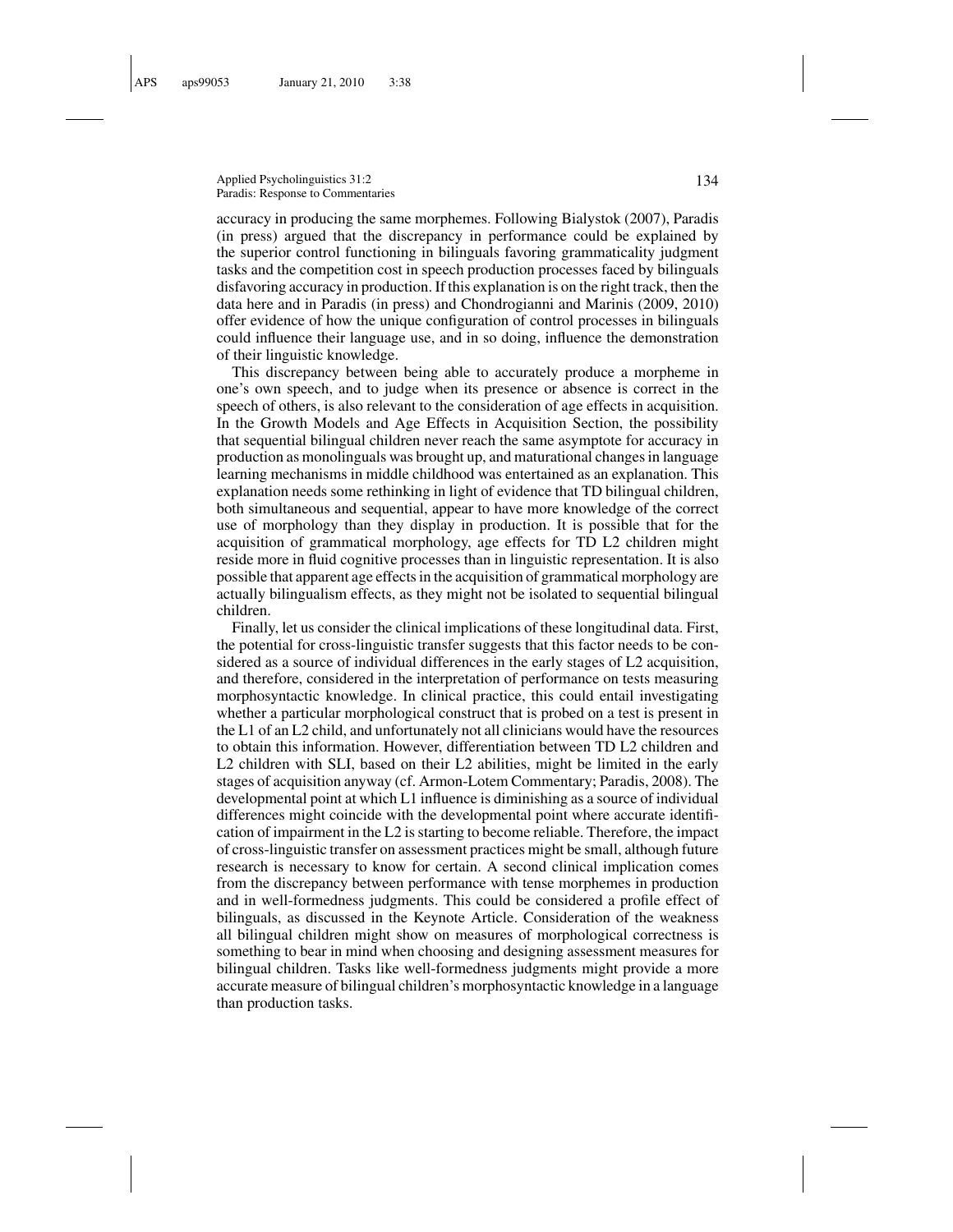Applied Psycholinguistics 31:2 135 Paradis: Response to Commentaries

#### REFERENCES

- Bialystok, E. (2007). Cognitive effects of bilingualism: How linguistic experience leads to cognitive change. *International Journal of Bilingual Education and Bilingualism, 10*, 210–223.
- Blom, E. (2008). Testing the domain-by-age model: Inflection and placement of Dutch verbs. In B. Haznedar & E. Gavruseva (Eds.), *Current trends in child second language acquisition: A generative perspective* (pp. 271–300). Amsterdam: John Benjamins.
- Chondrogianni, V., & Marinis, T. (2009). *Production versus processing of tense morphemes in successive bilingual children and children with SLI*. Paper presented at the Generative Approaches to Language Acquisition Biennial Conference, Lisbon.
- Chondrogianni, V., & Marinis, T. (2010). *Production versus processing of tense morphemes in successive bilingual children and children with SLI*. Manuscript submitted for publication.
- Craik, F., & Bialystok, E. (2006). Cognition through the lifespan: Mechanisms of change. *Trends in Cognitive Sciences, 10*, 131–138.
- Dulay, H., & Burt, M. (1974). Natural sequences in child second language acquisition. *Language Learning, 24*, 37–53.
- Hadley, P., & Holt, J. (2006). Individual differences in the onset of tense marking: A growth-curve analysis. *Journal of Speech, Language, and Hearing Research, 49*, 984–1000.
- Jia, G., & Fuse, A. (2007). Acquisition of English grammatical morphology by native Mandarinspeaking children and adolescents: Age-related differences. *Journal of Speech, Language, and Hearing Research, 50*, 1280–1299.
- Johnson, J., & Newport, E. (1989). Critical period effects in second language learning: The influence of maturational state on the acquisition of English as a second language. *Cognitive Psychology, 21*, 60–99.
- Kohnert, K., & Windsor, J. (2004). The search for common ground: Part I. Lexical performance by linguistically diverse learners. *Journal of Speech, Language, and Hearing Research, 47*, 877–890.
- Leonard, L. (1998). *Children with specific language impairment*. Cambridge, MA: MIT Press.
- Leonard, L. (2000). Specific language impairment across languages. In D. Bishop & L. Leonard (Eds.), *Speech and language impairments in children: Causes, characteristics, intervention and outcome* (pp. 115–129). Philadelphia, PA: Psychology Press.
- Leonard, L., Ellis Weismer, S., Miller, C. A., Francis, D., Tomblin, B., & Kail, R. (2007). Speed of processing, working memory, and language impairment in children. *Journal of Speech, Language, and Hearing Research, 50*, 408–428.
- Lin, H. (2001). *A grammar of Mandarin Chinese*. Munich: Lincom Europa.
- Mackenzie, I. (2001). *A linguistic introduction to Spanish*. Munich: Lincom Europa.
- Matthews, S., & Yip, V. (1994). *Cantonese: A comprehensive grammar*. London: Routledge.
- Meisel, J. (2009). Second language acquisition in early childhood. *Zeitschrift fur Sprachwissenschaft, ¨ 28*.
- Nguyen, D. H. (1997). *Vietnamese*. Amsterdam: John Benjamins.
- Orgassa, A., & Weerman, F. (2008). Dutch gender in specific language impairment and second language acquisition. *Second Language Research, 24*, 333–364.
- Paradis, J. (2004). The relevance of specific language impairment to understanding the role of transfer in second language acquisition. *Applied Psycholinguistics, 25*, 67–82.
- Paradis, J. (2005). Grammatical morphology in children learning English as a second language: Implications of similarities with specific language impairment. *Language, Speech and Hearing Services in the Schools, 36*, 172–187.
- Paradis, J. (2007a). Bilingual children with specific language impairment: Theoretical and applied issues. *Applied Psycholinguistics, 28*, 551–564.
- Paradis, J. (2007b). Second language acquisition in childhood. In E. Hoff & M. Shatz (Eds.), *Handbook of language development* (pp. 387–405). Oxford: Blackwell.
- Paradis, J. (2008). Tense as a clinical marker in English L2 acquisition with language delay/impairment. In E. Gavruseva & B. Haznedar (Eds.), *Current trends in child second language acquisition: A generative perspective* (pp. 337–356). Amsterdam: John Benjamins.
- Paradis, J. (in press). Bilingual children's acquisition of English verb morphology: Effects of language dominance, structure difficulty, and task type. *Language Learning*.
- Paradis, J., & Crago, M. (2001). The morphosyntax of specific language impairment in French: Evidence for an extended optional default account. *Language Acquisition, 9*, 269–300.